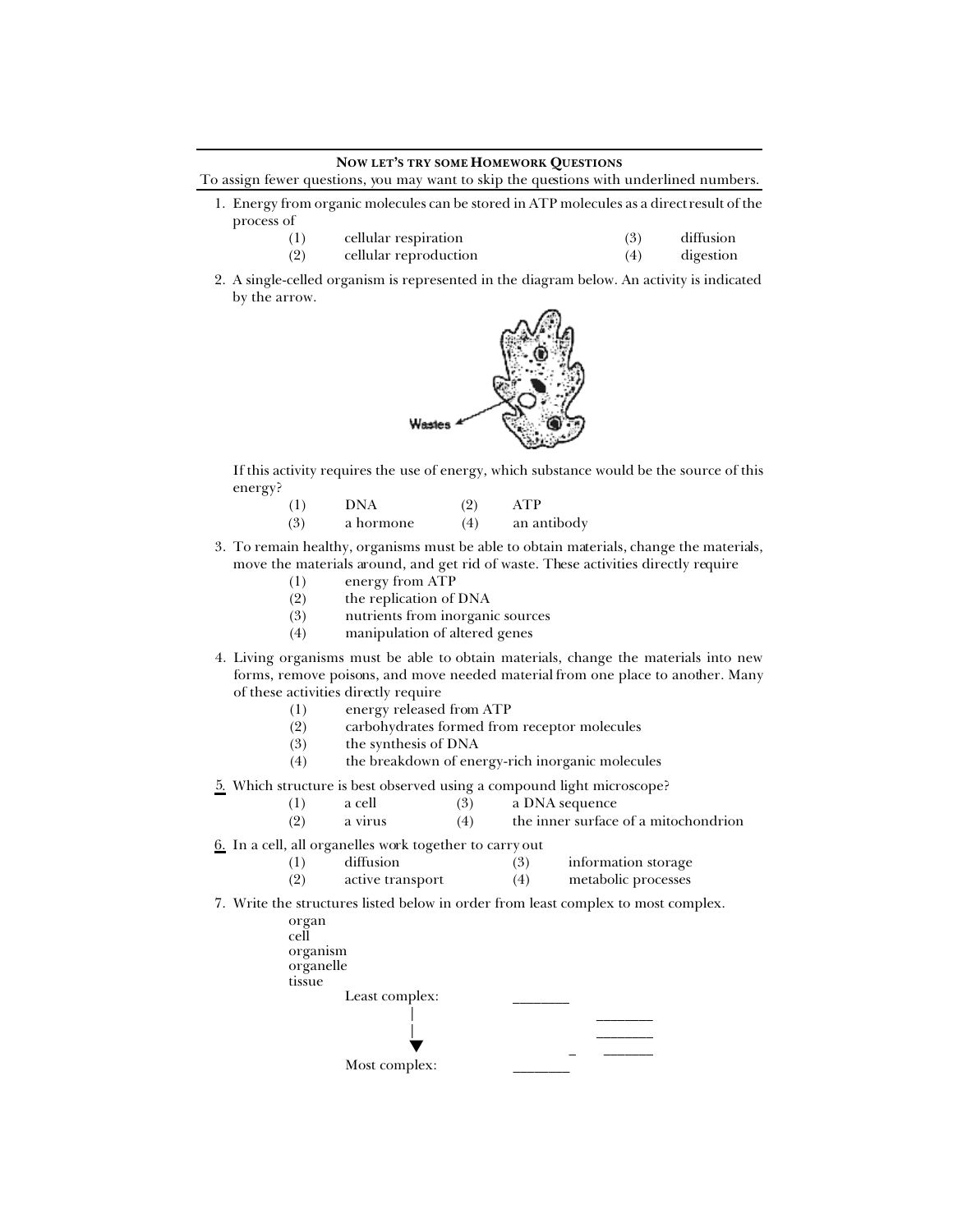8. The respiratory system includes a layer of cells in the air passages that clean the air before it gets to the lungs. This layer of cells is best classified as

| (1) | a tissue | (3) | an organelle    |
|-----|----------|-----|-----------------|
| (2) | an organ | (4) | an organ system |

- 9. Which structure is best observed using a compound light microscope?
	- (1) a cell (3) a DNA sequence<br>
	(2) a virus (4) the inner surface (2) a virus (4) the inner surface of a mitochondrion

Base your answers to the next three questions on the diagrams below and on your knowledge of biology. The diagrams represent two different cells and some of their parts. The diagrams are not drawn to scale.



- 10. Identify an organelle in cell *A* that is the site of autotrophic nutrition.
- 11. Identify the organelle labeled *X* in cell *B*.
- 12. Which statement best describes these cells?
	- (1) Cell *B* lacks vacuoles while cell *A* has them.
	- (2) DNA would not be found in either cell *A* or cell *B*.
	- (3) Both cell *A* and cell *B* use energy released from ATP.
	- (4) Both cell *A* and cell *B* produce antibiotics.
- 13. Which organelle is correctly paired with its specific function?
	- (1) cell membrane—storage of hereditary information
	- (2) chloroplast—transport of materials
	- (3) ribosome—synthesis of proteins
	- (4) vacuole—production of ATP
- 14. Just like complex organisms, cells are able to survive by coordinating various activities. Complex organisms have a variety of systems, and cells have a variety of organelles that work together for survival. Describe the roles of two organelles. In your answer be sure to include:
	- the names of two organelles and the function of each
	- an explanation of how these two organelles work together
	- the name of an organelle and the name of a system in the human body that have similar functions

Base your answers to the following two questions on the diagram of a cell below.

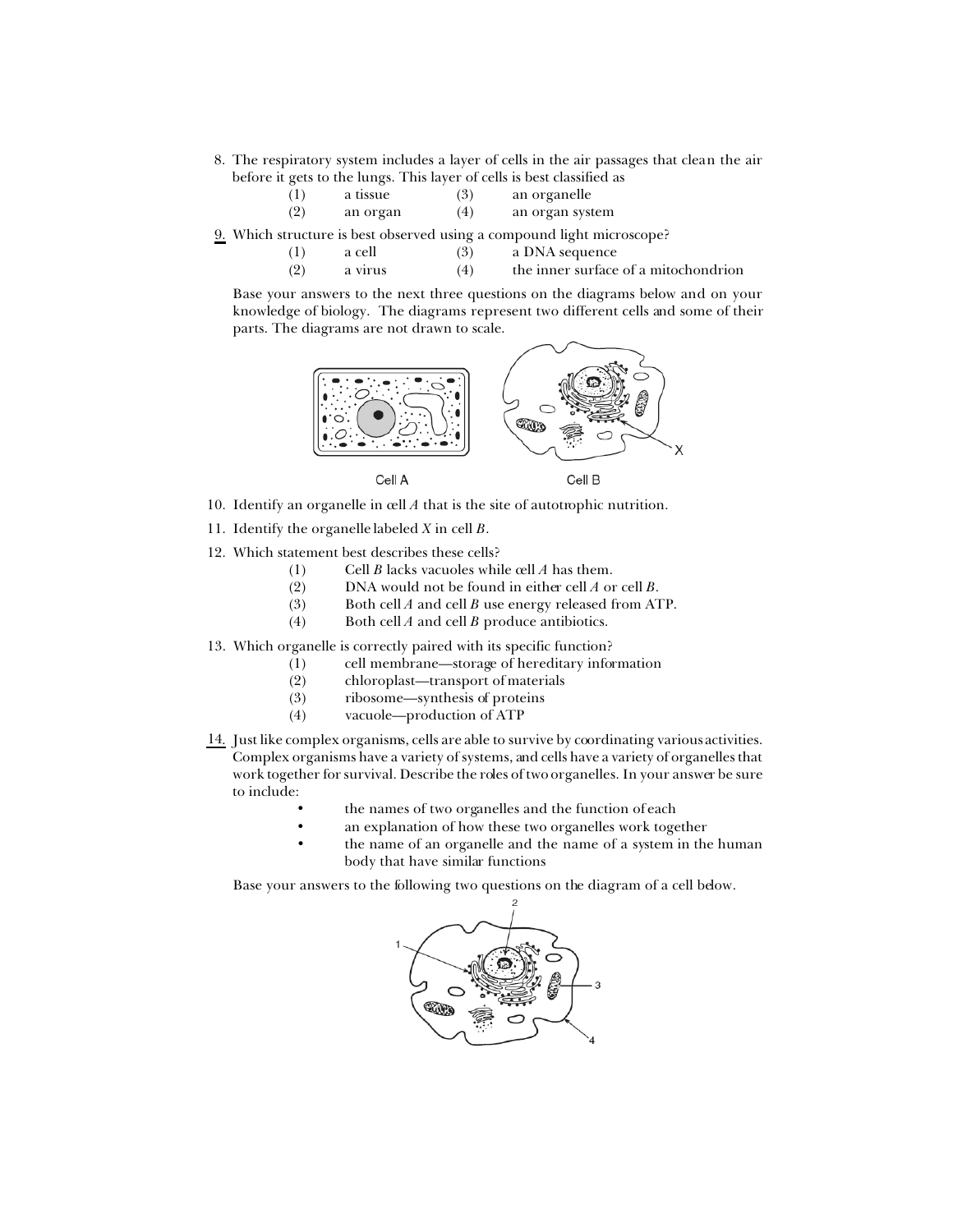- 15. Choose either structure *3* or structure *4*, write the number of the structure on the line provided, and describe how it aids the process of protein synthesis.
- 16. The diagram below represents a sequence of events in a biological process that occurs within human cells.



Molecule A contains the

- (1) starch necessary for ribosome synthesis in the cytoplasm
- (2) organic substance that is broken down into molecules *B*, *C*, and *D*
- (3) proteins that form the ribosome in the cytoplasm
- (4) directions for the synthesis of molecules *B*, *C*, and *D*

Base your answers to the next three questions on the diagrams below of two cells, *X* and *Y*, and on your knowledge of biology.



- 17. Select *one* lettered organelle and write the letter of that organelle in the space provided. Identify the organelle you selected.
- 18. State *one* function of the organelle that you identified in question 17, above.
- 19. Identify *one* process that is carried out in cell *Y* that is not carried out in cell *X*.
- 20. In a cell, information that controls the production of proteins must pass from the nucleus to the

| (1)<br>cell membrane | (3) | mitochondria |
|----------------------|-----|--------------|
|----------------------|-----|--------------|

(2) chloroplasts (4) ribosomes